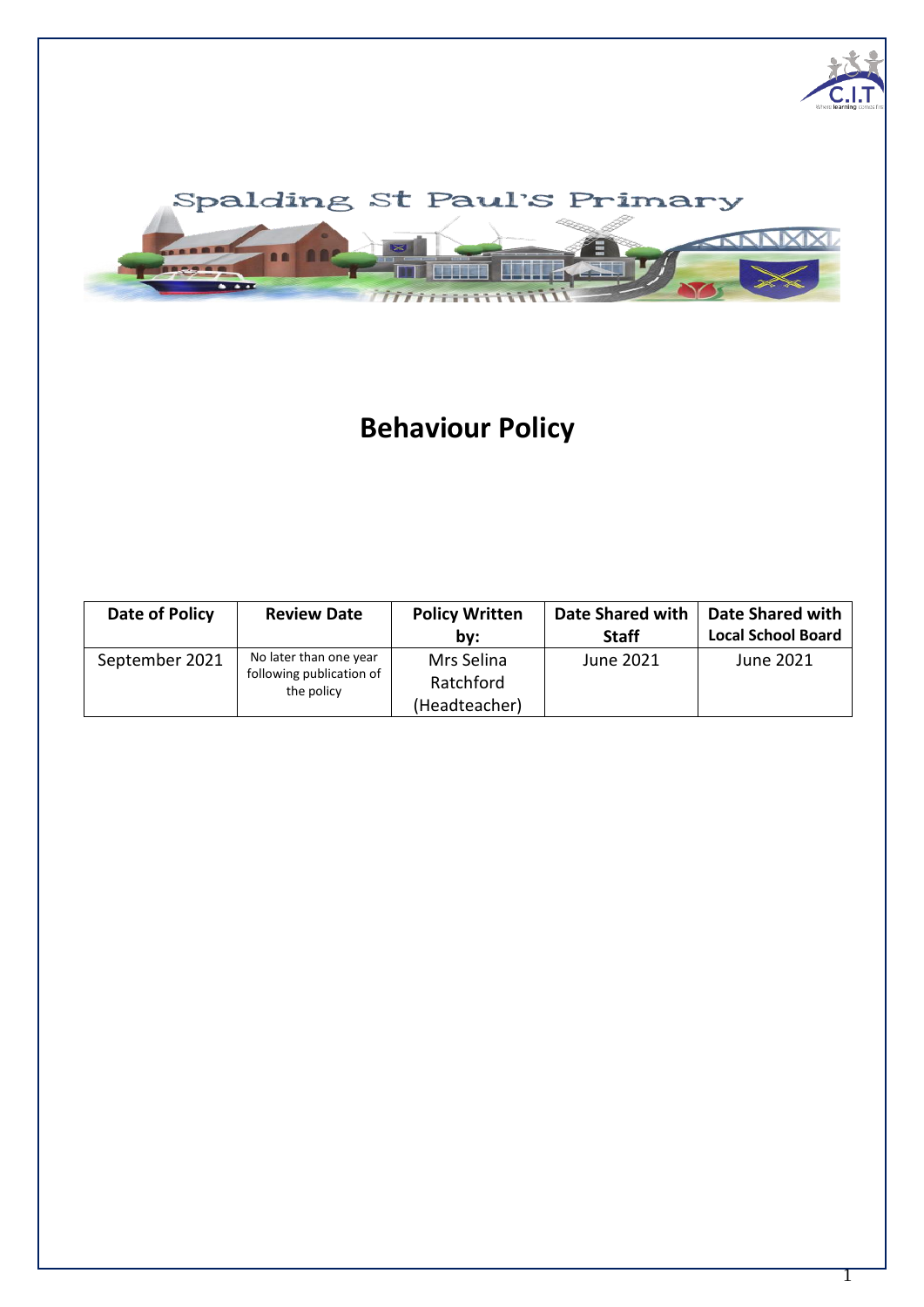### **Behaviour and Attitudes**

At Spalding St Paul's Primary School we have high expectations for behaviour, for learning and conduct. We believe that positive attitudes and mutual respect between adults and children leads to a harmonious learning environment where everyone feels safe, happy and valued. We recognise the significant impact that positive behaviour can have on children's overall progress and attainment.

We all recognise the importance of following our School Values of Personal Excellence, Respect, Opportunities, Uniqueness and Discovery



#### **Our School Rules**

Our whole School Rules of being PROUD, based on our School Values, are clearly displayed around school and regularly referred to when reviewing both right and wrong choices made by the children.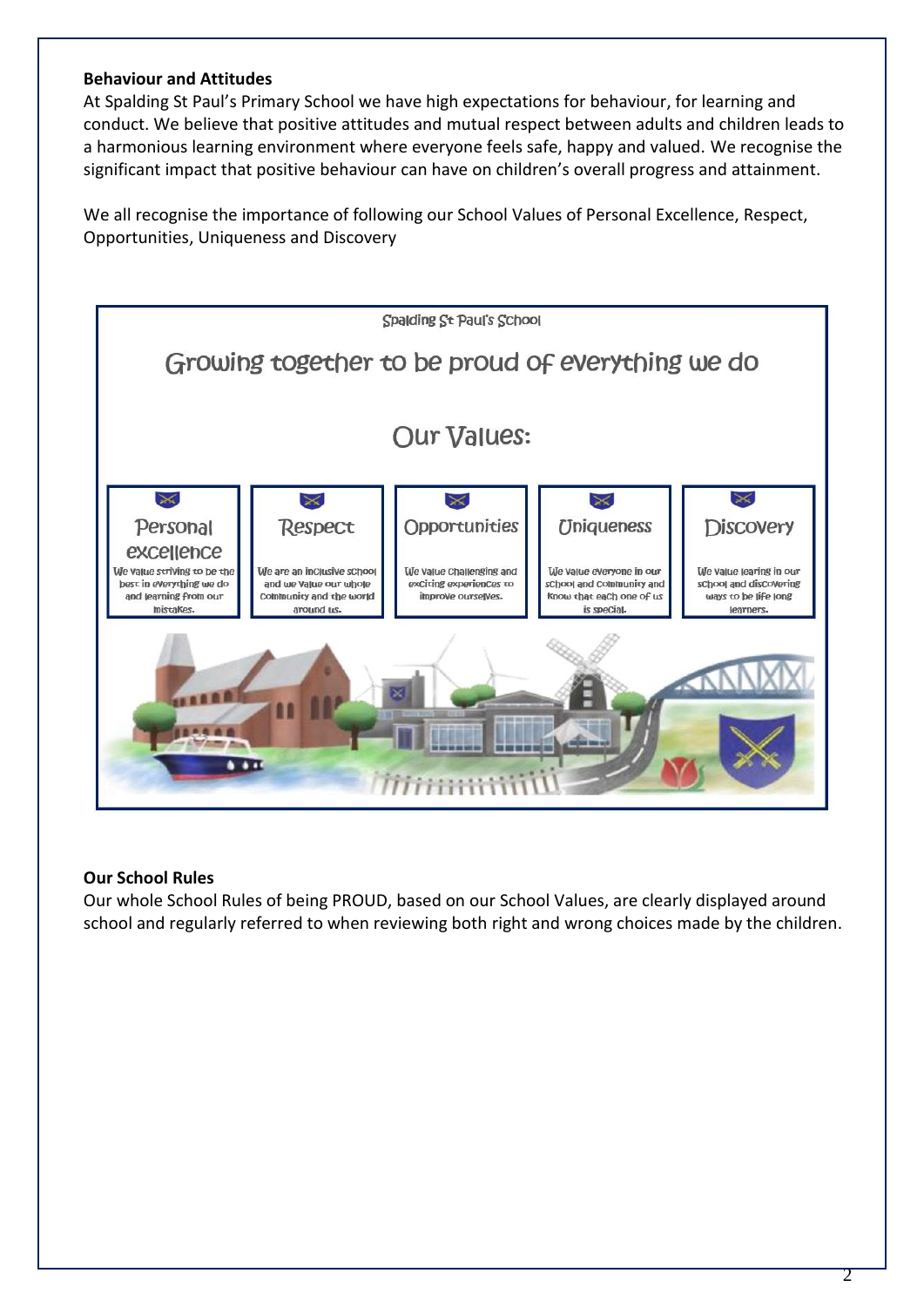#### Positive Behaviour

**Displaying our Values and following the School Rules.**



A major aim of the school policy is to encourage children to practise good behaviour by operating a system of praise and reward by following our school values and rules. This is for all children.

Positive language focuses on identifying things that are going well, good choices that have been made, as well as tackling poor choices. We accept that ultimately the children are responsible for their own actions. This is reflected in our use of the language of choice.

**Rewards**

# Positive praise from staff

Praise is used in a rich and focused way. We recognise that we need to be clear about what it is we are praising. Positive language focuses on how much pupils have improved rather than expecting perfection. At times staff may follow up positive praise be rewarding stickers in class or adding a child name to the class recognition board.

# Class Dojo

We use Class Dojo to reward the children with Dojo Points for demonstrating our school rules. Lunchtime supervisors can award lunchtime stickers as and when they feel appropriate. These will then be added onto the Class Dojo app. Points are collated and the children are able to purchase a reward from the Dojo Shop at the end of every term – or save them for a bigger reward the following term.

# Celebration Assembly

Every week, 2 children from each class will be awarded the 'Proud' Certificate. These will be chosen by the class teacher for children who are demonstrating one of our core PROUD values. The children's parents / carers will be invited in to our Celebration Assembly which is held once a week.

# Good Work

Good work is always celebrated in class but if a child does an exceptional piece of work they will be able to show this to other teachers or Phase Leaders, will get to show it to the headteacher who will reward the work with a sticker and a postcard home to parents, and will get to put their work on the 'PROUD' work wall.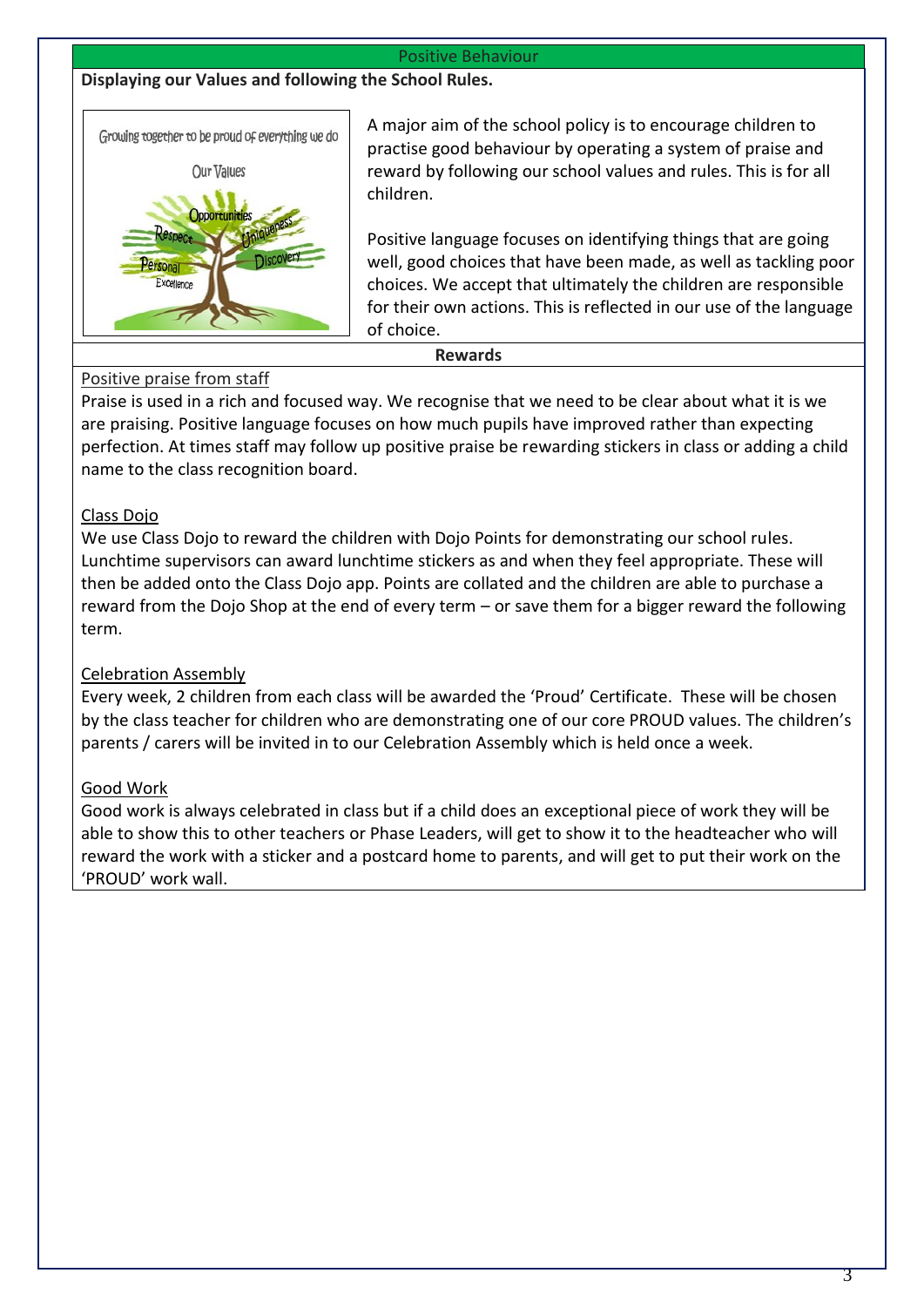#### **Sanctions**

| <b>Stage</b>                                                                                                                                 | Sanction                                                                                                                                                                                                                                                                                                                                                                                         | Typical but not exhaustive behaviours warranting such a<br>sanction                                                                                                                                                                                                                                                                                                               |                                                     |
|----------------------------------------------------------------------------------------------------------------------------------------------|--------------------------------------------------------------------------------------------------------------------------------------------------------------------------------------------------------------------------------------------------------------------------------------------------------------------------------------------------------------------------------------------------|-----------------------------------------------------------------------------------------------------------------------------------------------------------------------------------------------------------------------------------------------------------------------------------------------------------------------------------------------------------------------------------|-----------------------------------------------------|
| Stage 1                                                                                                                                      | -Verbal warning                                                                                                                                                                                                                                                                                                                                                                                  | -Low level unwanted single event behaviour e.g. not listening, poor<br>manners etc.                                                                                                                                                                                                                                                                                               |                                                     |
| stage 2.                                                                                                                                     | A second verbal warning can also be given if needed before                                                                                                                                                                                                                                                                                                                                       |                                                                                                                                                                                                                                                                                                                                                                                   |                                                     |
| Stage 2                                                                                                                                      | -Time out within the classroom<br>-Change of seating<br>-Time out with lunchtime supervisor.                                                                                                                                                                                                                                                                                                     | -Continued low level unwanted behaviours.<br>-Refusal to follow reasonable instructions.                                                                                                                                                                                                                                                                                          |                                                     |
| <b>Stage 3:</b><br><b>Yellow</b><br>warning'                                                                                                 | -5 minutes can take away from playtime if<br>needed.<br>-3 Yellow in a day will automatically turn to a<br>Red<br>-Incident monitored<br>Class teacher will speak with parents at the end<br>of the day                                                                                                                                                                                          | -Unwanted persistent low-level behaviour or a single more serious<br>event.<br>-Lack of effort towards class tasks.<br>-Refusal to follow reasonable instructions.<br>-Distracting others<br>-Persistently calling out<br>-Answering back<br>-Rudeness<br>-Lack of respect shown<br>-Use of inappropriate language<br>-Saying unkind things<br>-Lying<br>-Not respecting property |                                                     |
| <b>Stage 4</b><br>'Red<br>warning'                                                                                                           | -Sent to another class with work to complete<br>-Withdrawal from break time or lunchtime with<br>peers if needed.<br>Phase Leader will speak with parents at the end<br>of the day                                                                                                                                                                                                               | -Intentionally taking, damaging or misusing property / equipment<br>-Aggressive shouting<br>-Inappropriate language<br>-Hurting another person intentionally<br>-Running away / hiding from an adult                                                                                                                                                                              |                                                     |
| Stage 5:<br><b>Serious</b><br><b>Incident</b>                                                                                                | Send to Headteacher and / or possible<br>withdrawal of privileges.<br>The following consequences will be decided and<br>agreed at the Head's discretion:<br>-No playtime<br>-No lunchtime<br>-Work in isolation<br>Headteacher will speak with parents at the end<br>of the day<br>* This stage could lead to the stages below<br>following the outcomes of meetings and reviews<br>of evidence. | -Directed, offensive language<br>-Aggressively hurting another person intentionally<br>-Fighting<br>-Stealing<br>-Damage to school property.<br>-Aggressively throwing furniture or objects<br>-Repeated and intentional hurtful behaviour<br>-Bullying in school<br>-Cyber-bullying in school                                                                                    | nts and sanctions are recorded on CPOMS.<br>Incider |
| <b>Internal Exclusion</b>                                                                                                                    |                                                                                                                                                                                                                                                                                                                                                                                                  | Serious single event.<br>Continuing persistent behaviours over a period of time.                                                                                                                                                                                                                                                                                                  |                                                     |
| <b>Fixed Term Exclusion</b><br>* Fixed term exclusions could lead to permanent exclusions<br>following reviews of evidence and advice taken. |                                                                                                                                                                                                                                                                                                                                                                                                  | Persistent disruptive behaviour. Serious single event usually where<br>the physical or emotional safety of other children or staff is a<br>concern. Evidence of bullying. Evidence of in school cyberbullying.<br>Evidence of behaviours of a homophobic or racist nature.                                                                                                        |                                                     |
| <b>Permanent Exclusion</b>                                                                                                                   |                                                                                                                                                                                                                                                                                                                                                                                                  | In response to a serious breach or persistent breaches of the<br>school's behaviour policy and where allowing the pupils to remain<br>in school would seriously harm the education or welfare of the<br>pupil or others in the school.                                                                                                                                            |                                                     |

Allegations of bullying are all investigated in line with the anti-bullying policy and recorded on CPOMS system.

If a child shows violent, threatening, aggressive or verbal (including racial) behaviour they are sent (accompanied) immediately to the Headteacher. Behaviour is recorded on CPOMS system. Racial or homophobic incidents are recorded in the separate log, forms completed and sent to LCC. Parents are informed of this.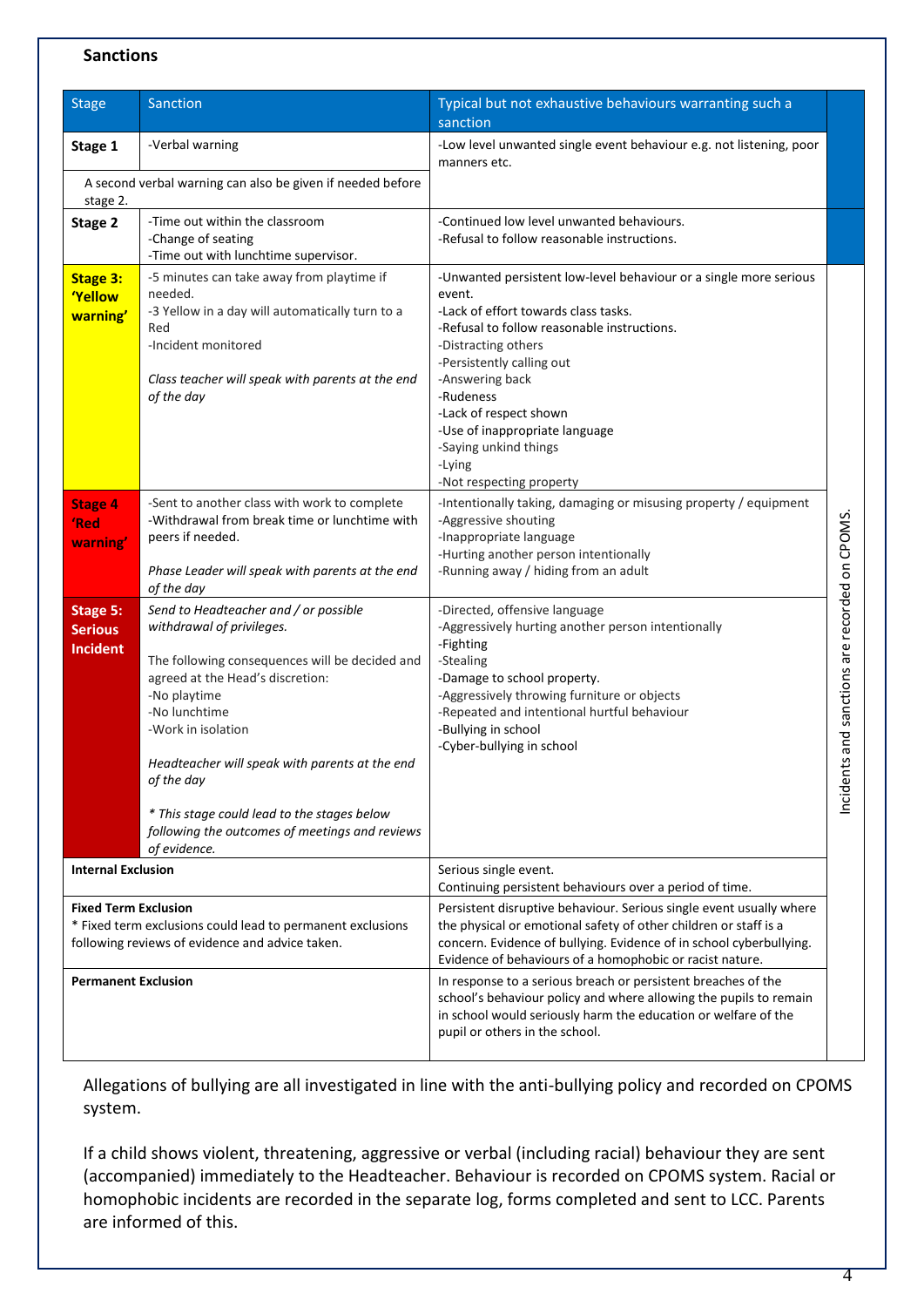#### **Supporting children in school with their behaviour.**

We believe that children deserve a "fresh start" every day and that consequences incurred during one day should not, where possible, be carried over to the next day. However, we acknowledge this might not always be viable. For example, if an incident occurs during an afternoon session, the sanction could take place the following day. From time-to-time, teachers will remind the whole class that every day is a new day and a chance to do even better than the day before.

Children who are constantly being given "warnings" may need a Behaviour Management Plan to address particular behavioural problems. This plan will be made up of information gathered at the analysis stage and will include tailored provision, intervention and adjustments to aid the removal of any barriers to learning. Any additional support that has been agreed and implemented will be reviewed and evaluated.

When putting a Behaviour Management Plan together teachers and staff working with the pupil will work alongside the Inclusion Lead or SENDCo and seek input from parents / carers who will be expected to be involved in the setting and reviewing outcomes and provision.

# **Additional Needs**

At time to time children on the Special Needs Register may need a Behavioural support Plan. When managing children on the Special Education Needs Register, the staff will take extra care in monitoring and administering reasonable adjustments in order for the children to reach their full potential academically and socially.

We aim to make reasonable adjustments to assist the pupil with additional needs, therefore there will be a clear process that will be followed to prevent discrimination and promote equality and inclusion.

# **CPOMS**

CPOMS is a software application for monitoring child protection, safeguarding, pastoral and welfare issues. Working alongside the school's existing safeguarding processes, CPOMS is a system to help with the management and recording of child protection, behavioural issues, bullying, special educational needs and domestic issues. Using CPOMS, the school can ensure that pupils are safe and fully supported, whilst school staff can focus on teaching and providing support.

Every member of staff across the school has an obligation to report any concerns which they may have. With their own individual logins, CPOMS allows them to record information in a central repository and have relevant people alerted immediately. Senior leaders are able to build a chronology around a student and can produce reports on vulnerable pupil groups for parent meetings, governor meetings or Ofsted.

Senior leaders have a separate login, that allows them to oversee the incidents that have occurred during the day and what actions have been taken as a result.

# **Use of reasonable force**

In extreme circumstances where a child is at risk of causing themselves or others significant harm or compromising a safe environment, it may be appropriate to use physical intervention. Only staff members who have received Team Teach training will be able to use physical intervention. Please see the school's Positive Handling Policy (The use of physical intervention). See also Government guidelines: [https://www.gov.uk/government/publications/use-ofreasonable-force-in-schools](https://www.gov.uk/government/publications/use-of-reasonable-force-in-schools)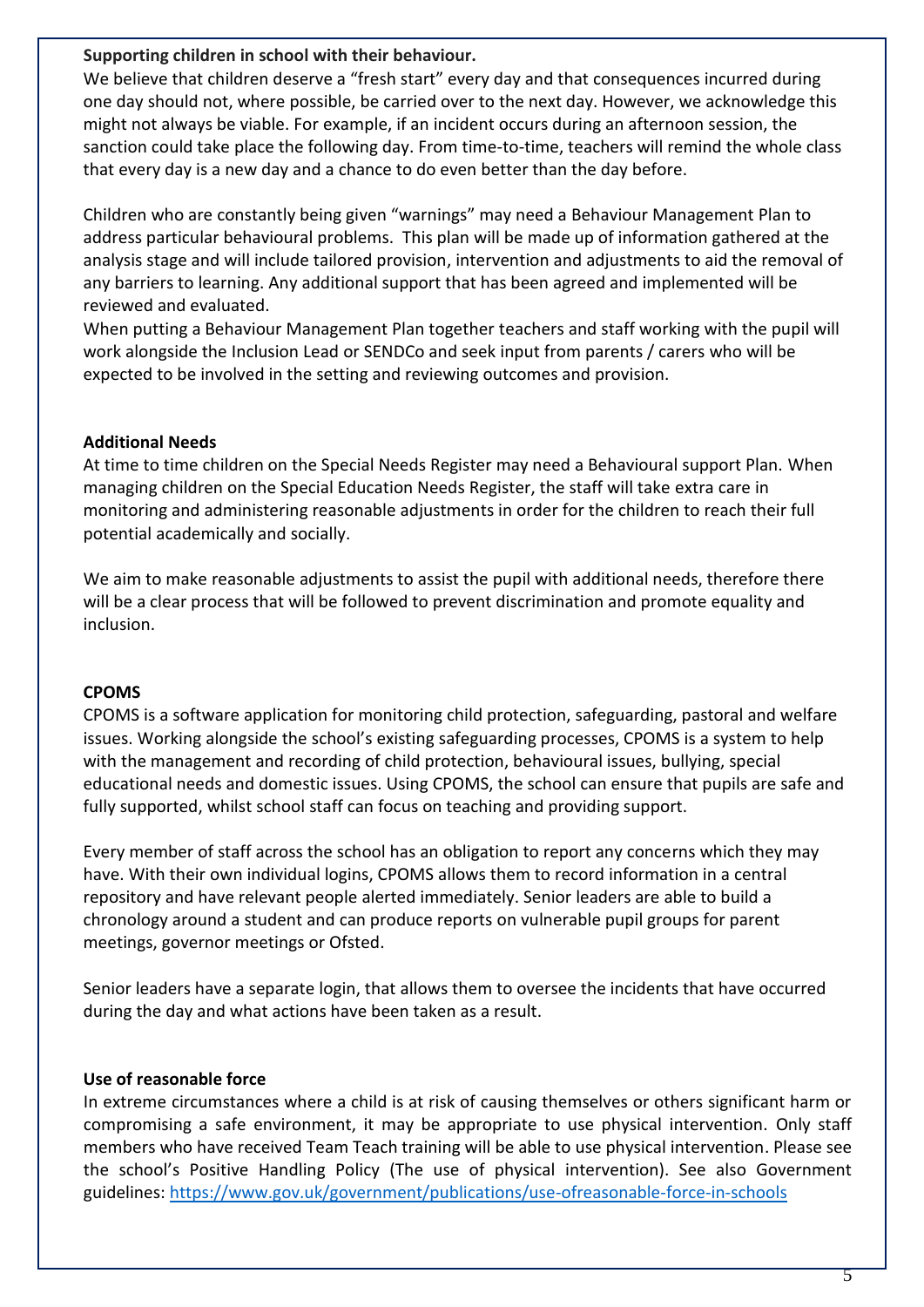### **EXCLUSION SYSTEM**

Fixed term and permanent exclusions:

We do not wish to exclude any child from school, but sometimes this may be necessary. The school therefore has adopted the standard national list of reasons for exclusion and the standard guidance, called "Exclusion from maintained schools, Academies and pupil referral units in England" (DfE, 2017). We follow the guidance within this booklet.

Only the Headteacher has the power to exclude a child from school. The Headteacher may exclude a child for one or more fixed periods, for up to 45 days in any one school year. In extreme and exceptional circumstances, the Headteacher may exclude a child permanently. It is also possible for the Headteacher to convert a fixed-term exclusion into a permanent exclusion, if the circumstances warrant this.

If the Headteacher excludes a child they must inform the parents or carers immediately, giving reasons for the exclusion. At the same time, the Headteacher makes it clear to the parents or carers that they can, if they wish, appeal against the decision to the governing body. The school informs the parents or carers how to make any such appeal. The parents are also informed of the date and time of the 'reintegration meeting', which takes place on the first day back to school following a fixedterm exclusion. It is expected that a parent / carer attends this meeting with their child.

The Head Teacher informs the LA and the Local School Board about any permanent exclusion and about any fixed-term exclusions, and also the Out of Schools team to receive additional support and advice.

The Local School Board itself cannot either exclude a child or extend the exclusion period made by the Headteacher.

The Local Board has a discipline committee, of which three will be selected to form a committee. This committee considers any exclusions appeals on behalf of the Local School Board.

When the discipline committee meets to consider an exclusion, they consider the circumstances under which the child was excluded, consider any representation by parents/carers and the LA and consider whether the child should be reinstated.

If the Local School Board discipline committee decides that a child should be reinstated, the Headteacher must comply with this ruling.

Where the discipline committee has upheld a permanent exclusion, the parents may appeal against its decision; the appeal must be made before the  $15<sup>th</sup>$  school day after the day on which the parent was given notice in writing of the Local Board's decision. An independent appeals panel appointed by the Local Authority would hear this appeal.

#### **Screening and Searching**

There may be times when it is necessary to search pupils. Spalding St Paul's Primary School follows The Department of Education guidance which can be found at [www.education.gov.uk](http://www.education.gov.uk/)